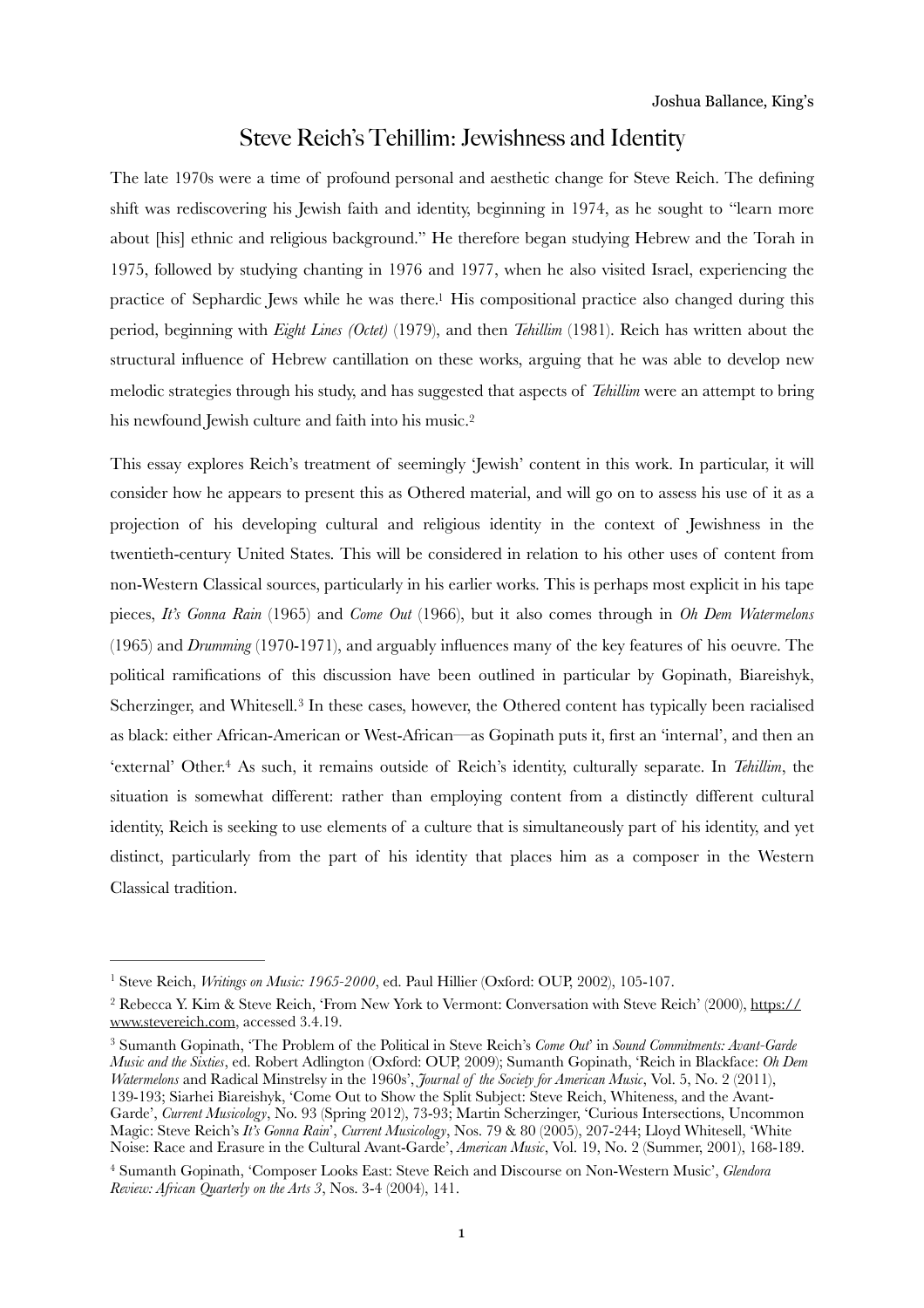## Is it all in the title?

<span id="page-1-5"></span>Identifying those elements of *Tehillim* that function as 'Jewish' precedes this interpretative discussion, however. The most explicit of these is the Hebrew text. Reich posits that, having decided to introduce his Jewishness into his music, for him "the most obvious way was to set a text in the original Hebrew."<sup>5</sup> Though, if divorced from an explicitly autobiographical framing, choosing to set a text in Hebrew was not necessarily a statement about Reich's identity, it was certainly a statement about situating this piece as somehow Jewish. Whether this Jewishness is cultural or religious is unclear from the language alone: the distinction between Jewishness as community and/or religion is often indistinct, or, as Bershtel and Graubard put it, "uniquely messy."<sup>[6](#page-1-1)</sup> Nonetheless, the choice of Hebrew certainly positions the piece as referring at least to the Jewish community. Weingrad goes so far as to argue that "the Hebrew language was the only vehicle for a Jewish national identity that could both draw deeply on the stores of Jewish civilization and religious heritage and provide its creative and vital continuance in a secular age.["7](#page-1-2) Although he is referring to the State of Israel here, the point holds for the larger international Jewish community. Reich's choice of text was a significant statement.

<span id="page-1-8"></span><span id="page-1-7"></span><span id="page-1-6"></span>If the choice of Hebrew places *Tehillim* in the context of the Jewish cultural community, the decision to use texts from the Psalms would appear to demarcate this as specifically religious. Sarna argues that, "The Jewish Holy Scriptures have long served as a defining symbol of American Jewish communal life and culture.["](#page-1-3)<sup>8</sup> This is unsurprising, and yet meaningful: in the context of a concert work like *Tehillim*, Reich's choice of a religious text positions the work as engaging with faith as much as community (given this setting, it is reasonable to assume that listeners will typically be provided with the source of the text, if not a full translation). This comment requires some qualification, however: Reich has stated that he sought a "text that I could say to anyone, Jew or non-Jew[.](#page-1-4) [...] a very universal text".<sup>[9](#page-1-4)</sup> Whilst the text includes references to God, it is largely uncontroversial in its theological content, and so although it stakes out a religious position, it avoids offending secular audiences.

<span id="page-1-9"></span>There was another reason that Reich chose a Psalm text, however. As he outlines in his descriptions of the piece, in the Ashkenazi tradition, of which he is a member, there is no tradition of chanting the Psalms, unlike for other books of the Bible. As such, he felt "free to compose a setting for them without

<span id="page-1-0"></span><sup>&</sup>lt;sup>[5](#page-1-5)</sup> Kim & Reich, 'From New York to Vermont'.

<span id="page-1-1"></span>Sara Bershtel & Allen Graubard, *Saving Remnants: Feeling Jewish in America* (Berkeley: University of California [6](#page-1-6) Press, 1993), 99.

<span id="page-1-2"></span>Michael Weingrad, 'Hebrew in America', in *The Cambridge History of Jewish American Literature*, ed. Hana Wirth- [7](#page-1-7) Nesher (Cambridge: CUP, 2015), 281.

<span id="page-1-3"></span><sup>&</sup>lt;sup>[8](#page-1-8)</sup> Jonathan Sarna, 'The Bible and Judaism in America', in *The Oxford Handbook of the Bible in America*, ed. Paul C. Gutjahr (Oxford: OUP, 2018), 1.

<span id="page-1-4"></span><sup>&</sup>lt;sup>[9](#page-1-9)</sup> Kim & Reich. 'From New York to Vermont'.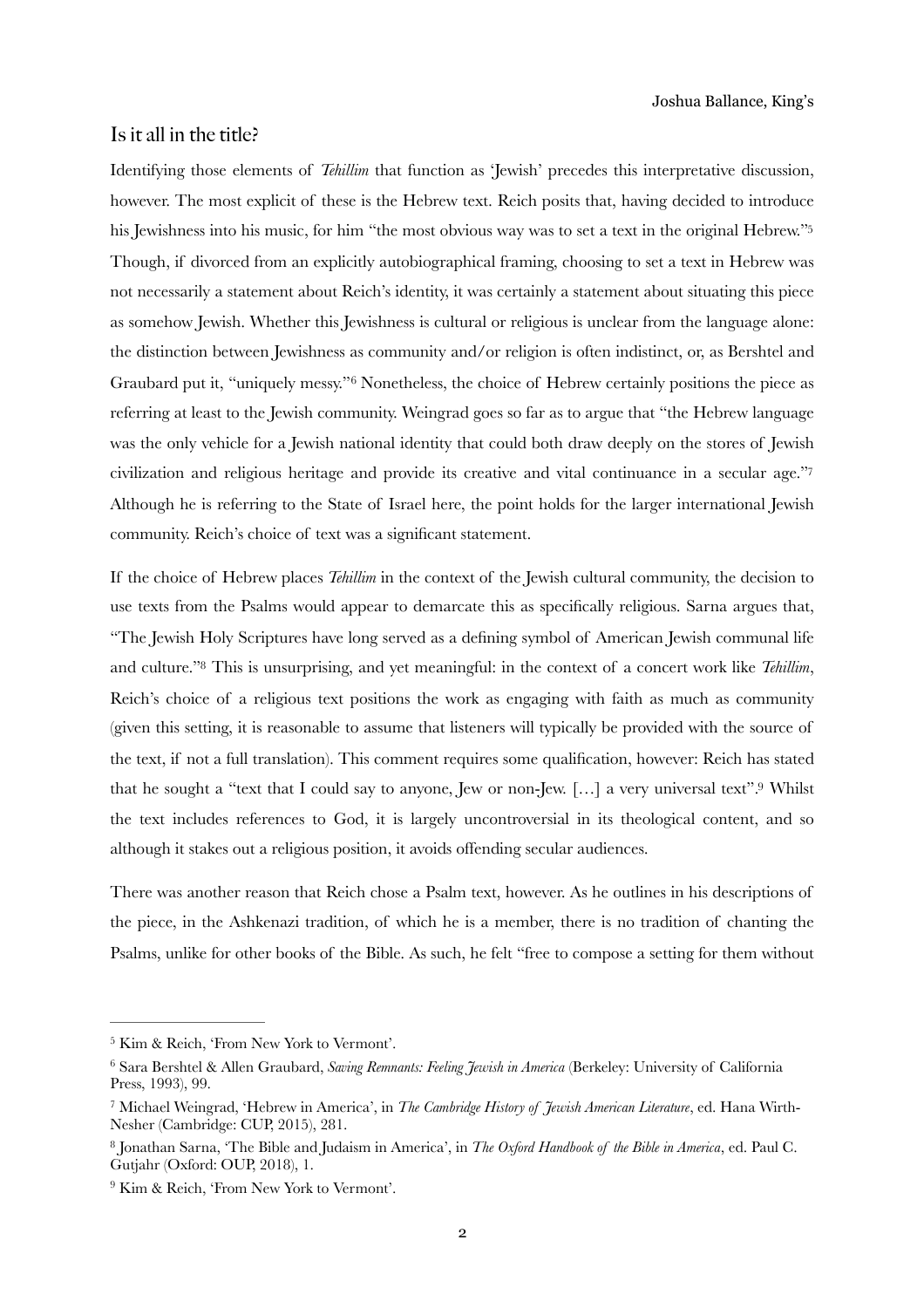<span id="page-2-10"></span><span id="page-2-9"></span><span id="page-2-8"></span><span id="page-2-7"></span>the constrictions of a living oral tradition  $[\dots]$  to either imitate or ignore".<sup>[10](#page-2-0)</sup> As is typical for Reich, he has developed something approaching a 'creation myth' surrounding the genesis of this work: his comments closely follow the same narrative, often repeating phrases verbatim, in a variety of different contexts.<sup>[11](#page-2-1)</sup> There is a discrepancy in the sources, however. A 1982 entry in his *Writings* outlines his initial attempts at using a text from the Prophet Jonah, before shifting to the Psalms; by 2000, however, he described the choice of the Psalms as "the most obvious text to set"[.](#page-2-2)<sup>[12](#page-2-2)</sup> This is notable because he explains abandoning Jonah as due to the traditions of cantillation: he felt that he need only "transcribe Jonah exactly as it is chanted"[.](#page-2-3)<sup>[13](#page-2-3)</sup> As expressed earlier in the same article, in Reich's view it was inappropriate to imitate the sound of Hebrew cantillation, as this would merely result in a "Jewish sounding piece", a form of appropriation[.](#page-2-4)<sup>[14](#page-2-4)</sup> For Reich, music that evoked cantillation therefore 'sounded Jewish' in a way that a piece merely using a Hebrew text did not. This disparity is further illuminated by Reich's setting of the Hebrew text, particularly in relation to rhythm and form. According to his narrative, "[t]he rhythm of the music here comes directly from the rhythm of the Hebrew text"[,](#page-2-5)  $15$  and the form of the piece clearly follows the text, both on a movement-to-movement level, and internally, with clear caesuras and other textural devices demarcating smaller structural units. He was clearly keen to present the text according to its spoken usage in the Jewish community, and yet argues that this does not produce a 'Jewish sound'.

<span id="page-2-13"></span><span id="page-2-12"></span><span id="page-2-11"></span>Reich's explanation for this draws on his much-cited distinction between 'sonic', and 'structural' influence, which he tends to deploy whenever discussing non-Western-Classical influences.<sup>[16](#page-2-6)</sup> For him, the sound of cantillation would be inappropriate, whilst the rhythms and form of the text is structural, and thus unproblematic. Though he avoid precisely defining the difference between sound and structure, from comparing his comments it appears that sonic elements concern pitch and timbre, whilst structural elements rhythm and form. Leaving aside the reality to which these elements can be subdivided, and the Euro-centric analytical approach that justifies this subdivision, Reich's claim that *Tehillim* avoids any Jewish-sounding influence is contradicted by his own writing, in which he describes the tambourines without jingles as "perhaps similar to the small drum called *tof* in […] the biblical text.

<span id="page-2-5"></span> $15$  Ibid.,  $101$ .

<span id="page-2-0"></span><sup>&</sup>lt;sup>[10](#page-2-7)</sup> Reich, *Writings*, 118.

<span id="page-2-1"></span><sup>&</sup>lt;sup>11</sup>See for example 'Steve Reich on Tehillim + Bach' (2014), [https://youtu.be/creTXfBzjBg,](https://youtu.be/creTXfBzjBg) accessed 3.4.19; 'Steve Reich Reflects on His Most Significant Works', *q Magazine* (2016), [https://youtu.be/yg7kKJsFpvc,](https://youtu.be/yg7kKJsFpvc) accessed 3.4.19; 'Steve Reich and Colin Currie - Tehillim' (2017),<https://youtu.be/iqRBGGIzuaM>, accessed 3.4.19; Reich, *Writings*; Kim & Reich, 'From New York to Vermont'. Reich's careful curation of the narratives surrounding his career is remarkable, exemplified by his donating his archive to the Paul Sacher Stiftung over a decade ago.

<span id="page-2-2"></span><sup>&</sup>lt;sup>[12](#page-2-9)</sup> Reich, *Writings*, 114; Kim & Reich, 'From New York to Vermont'.

<span id="page-2-3"></span><sup>&</sup>lt;sup>[13](#page-2-10)</sup> Reich, *Writings*, 118.

<span id="page-2-4"></span> $14$  Ibid., 114.

<span id="page-2-6"></span> $16$  Ibid.,  $70-71$ .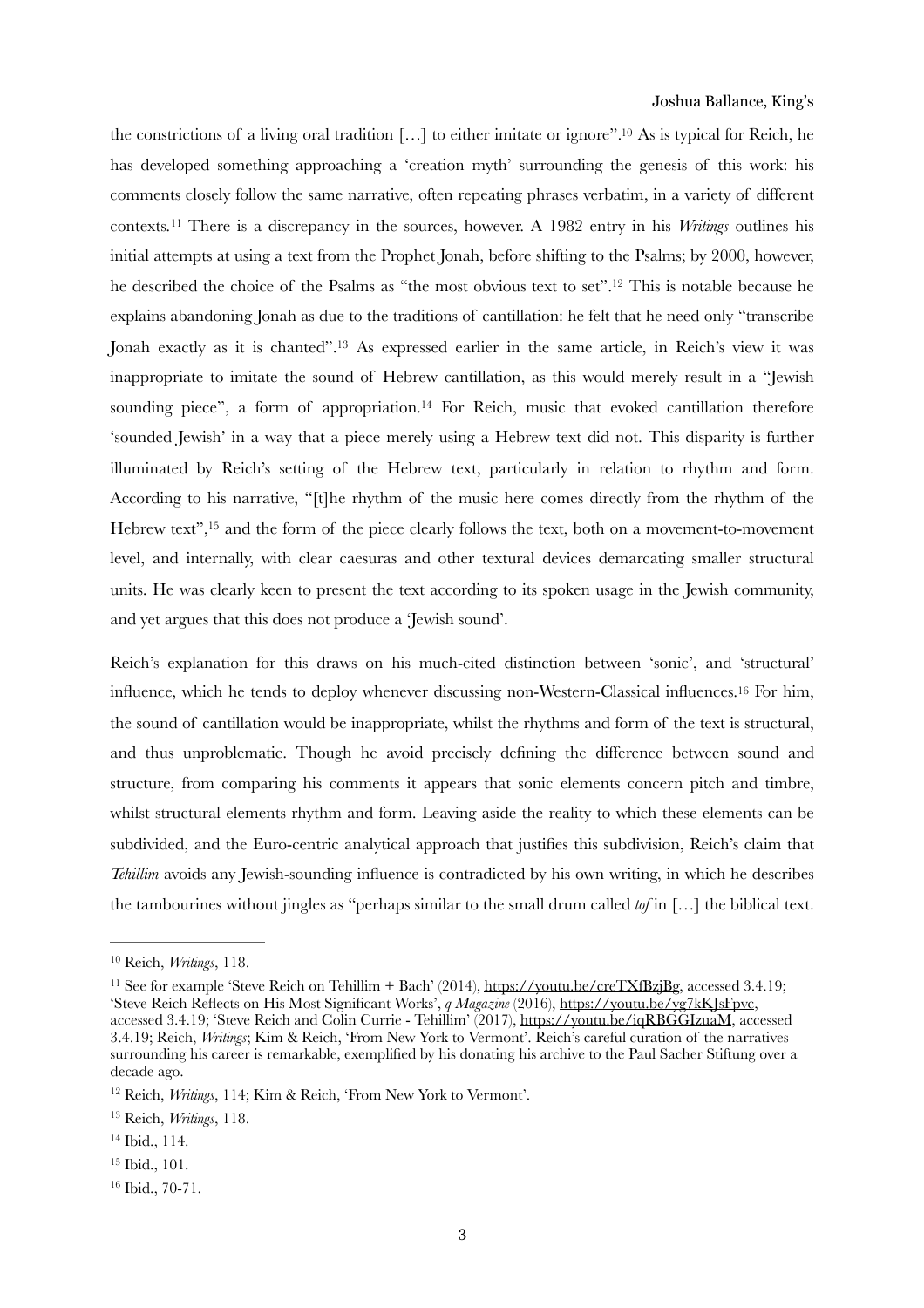<span id="page-3-6"></span><span id="page-3-5"></span>Hand clapping as well as rattles were also commonly used throughout the Middle East in the biblical period, as were small pitched cymbals."<sup>[17](#page-3-0)</sup> The instrumentation of *Tehillim* thus appears to be a transplant of a Middle Eastern biblical-period ensemble, much as Gopinath has identified the *Drumming* ensemble as "a Western transplant of the Ewe ensemble".<sup>[18](#page-3-1)</sup> Reich's choice of ensemble, much like his choice of text, thus clearly proclaims Jewishness, even if by Western tropes of Middle Eastern music, exemplified at the opening with the sparse texture of clapping, tambourine, and single voice (not to mention the Phrygian implications of the melodies). The point of raising this is hardly to lambast Reich for this apparent appropriation—rather it is to demonstrate that the neat dichotomy he establishes to legitimate his borrowings and influences does not stand up to close inspection, which is particularly notable given the moral weight he places the division.

#### So what?

There are therefore two principal elements in *Tehillim* that overtly and intentionally situate it as Jewish: the text, and the instrumentation. The remainder of this essay will discuss Reich's treatment of the text, particularly in comparison with *It's Gonna Rain* and *Come Out*, and the implications it may have for reading this work as a projection of his developing Jewish identity.

<span id="page-3-7"></span>The principal observation to make is Reich's consistent focus on textual clarity. The text-setting is typically syllabic and clear throughout. Melismas are rare, and when they do occur (e.g. Fig. 1) they do not distort the text. Likewise, long extensions of syllables tend to be the final syllable in a given word, thus clearly maintaining the meaning as audible for the listener. Instrumental doublings of the voices, always serve to support and colour the voices (a technique he derived from BWV 4), and there are no extended purely instrumental sections in the work[.](#page-3-2)<sup>[19](#page-3-2)</sup> The opening of each movement exposes that movement's full text clearly and without textual counterpoint, ensuring maximal audibility, whilst the tempi are fast enough that full words are easily comprehended. He has discussed various intentional examplesof conventional word-painting, <sup>20</sup> and indeed posits that "based on my musical intuition, *the text demanded this kind of setting*".<sup>[21](#page-3-4)</sup> Some of this appears similar to the tape pieces, which both begin with a clear, comprehensible exposition of the full text, before focussing on a particular fragment. Likewise, despite the prevalence of processes in these, much of the structure is dictated by Reich's intuition.

<span id="page-3-9"></span><span id="page-3-8"></span>A comparison of his textual treatment between *Tehillim* and the tape pieces is valuable here, particularly as much of the literature, though dealing with the tape pieces, raises points pertinent to

<span id="page-3-0"></span> $17$  Ibid.,  $101$ .

<span id="page-3-1"></span><sup>&</sup>lt;sup>[18](#page-3-6)</sup> Gopinath, 'Steve Reich and Discourse on Non-Western Music', 137.

<span id="page-3-2"></span> $19$  'Steve Reich on Tehillim + Bach'.

<span id="page-3-3"></span><sup>&</sup>lt;sup>[20](#page-3-8)</sup> Reich, *Writings*, 104; 'Steve Reich on Tehillim + Bach'.

<span id="page-3-4"></span><sup>&</sup>lt;sup>[21](#page-3-9)</sup> Reich, *Writings*, 104.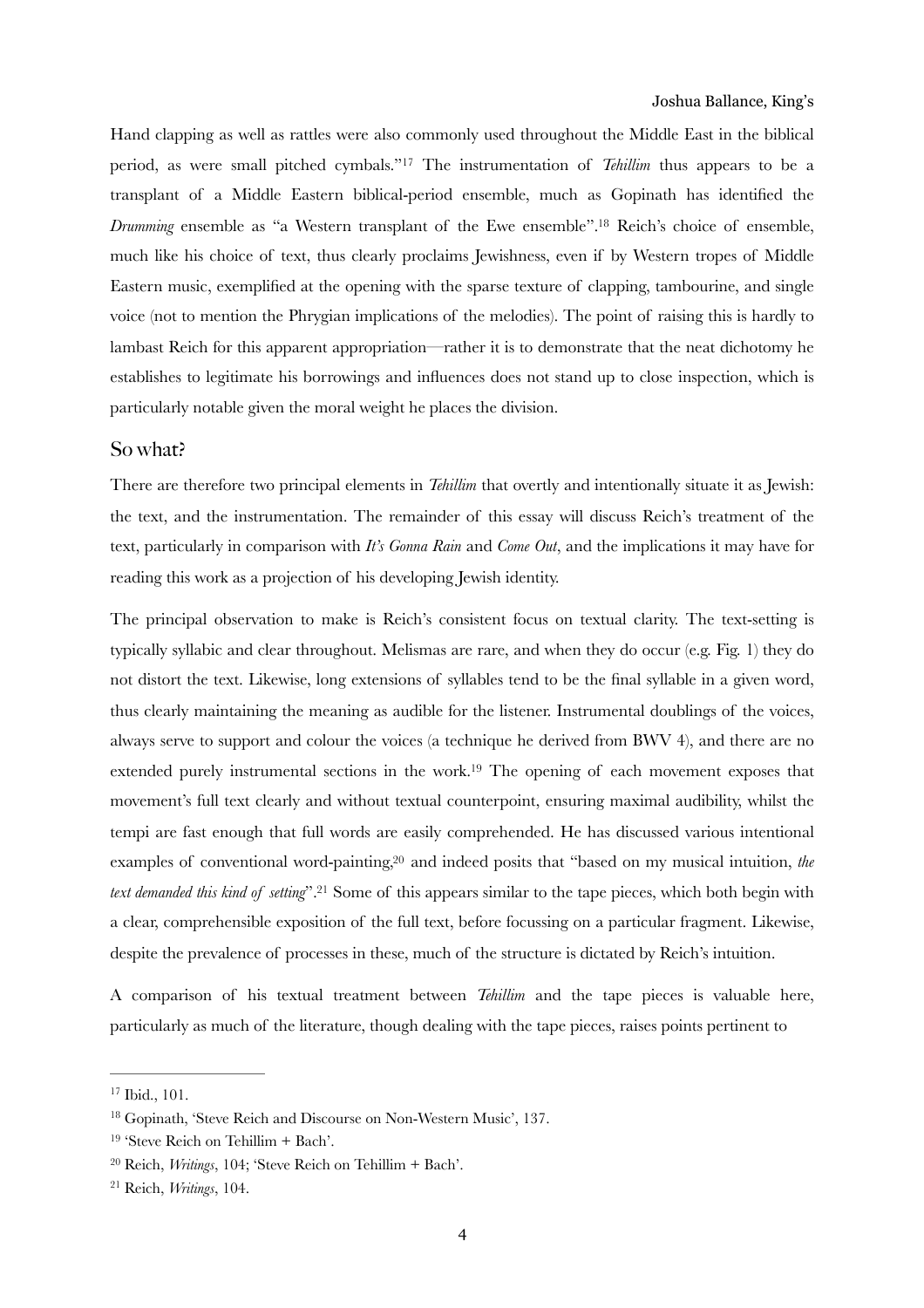Ex. 1: Movt. 4, Figure R

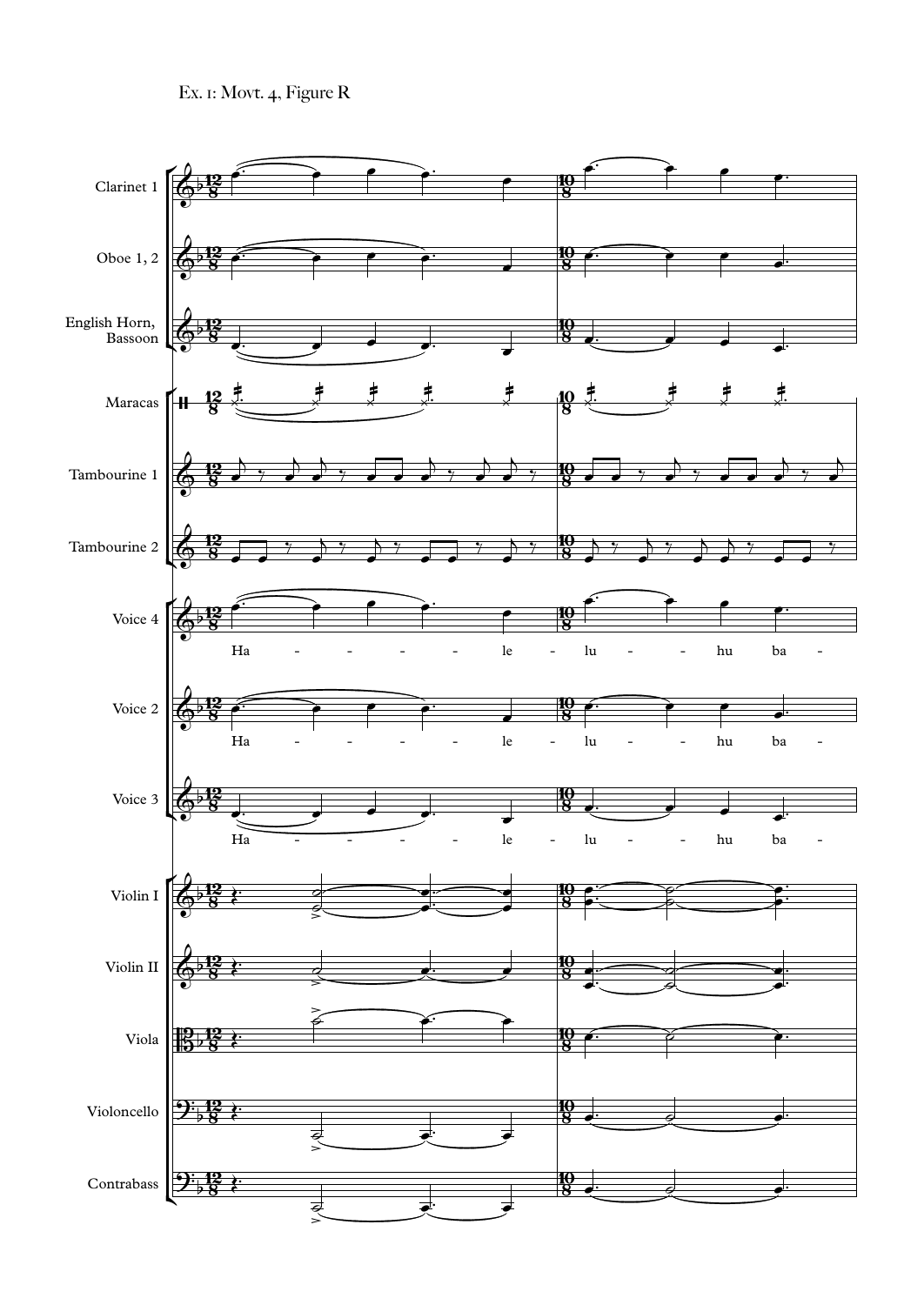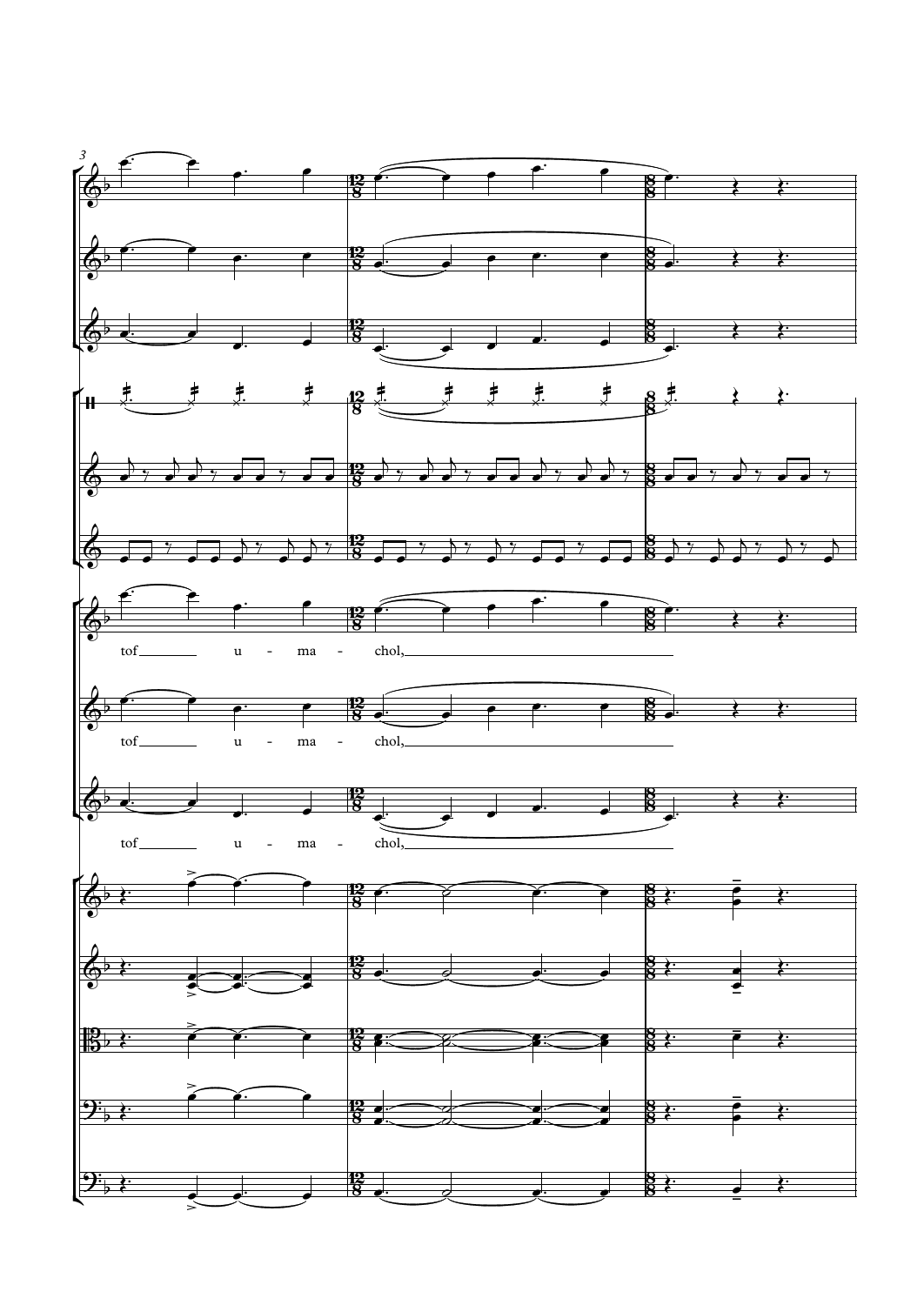<span id="page-6-6"></span>*Tehillim*. The major difference is his treatment of the texts after their initial exposition. In the case of the tape pieces, the fragments of text are subjected to rigorous phasing, with multiple layers superimposed. The close proximity of repetitions produces an extremely dense texture which, despite the appearance of a consistent pulse, always retains rhythmic instability due to the blurring produced by the phasing. Various authors have proffered different interpretations of the semantic result of this. For Scherzinger, the intensely close and repetitive layering of *It's Gonna Rain* produces an effect in which the "text has been effaced, or even replaced by texture."<sup>[22](#page-6-0)</sup> He distinguishes Reich's repetition from the rhetorical technique of emphatic repetition, instead suggesting that the words are reduced to their sonic basis, stripped of semantic content. This view is shared by Biareishyk in reference to *Come Out*, arguing that Reich transforms the vocality of the words into "utter noise".<sup>[23](#page-6-1)</sup> These authors suggest that Reich achieves this both by obscuring the aural identity of the words through the dense texture, and encouraging the listener to hear the sounds as semantically meaningless, via the persistent repetition.

<span id="page-6-8"></span><span id="page-6-7"></span>Scherzinger further interrogates *It's Gonna Rain*, suggesting that despite the initial neutralisation of the text, the extraneous sonic phenomena produced by phasing create an animalistic aesthetic, contextualised by contemporary tropes of blackness: "black America is thus cast as primal man".<sup>[24](#page-6-2)</sup> As such, Reich's initial elevation of the black voice is replaced by a silencing and deflating of it. Gopinath identifies similar tropes in *Come Out*, suggesting that the dense frenzy of repetition speaks to contemporary social paranoia amongst both black and white Americans, motivated in different ways by the riots that inspired this piece.<sup>[25](#page-6-3)</sup> In the tape pieces the semantic content of the text is thus rendered aurally incomprehensible through the dense texture, even if augmented by resulting sounds.

<span id="page-6-10"></span><span id="page-6-9"></span>In *Tehillim*, this is never the case. Though the canonic construction is similar (Reich views phasing as simply a type of canon<sup>[26](#page-6-4)</sup>), there is a radical aesthetic difference: in *Tehillim* the text always remains audible. This is due simply to the proximity of parts. Whilst the tape pieces produce instability and obscure the words, in *Tehillim* even the densest textures maintain the same quaver pulse, often explicit in the percussion, and there is always enough separation between voices that the words are audible. Returning to *Come Out*, Gopinath has suggested that the density of the textures "do *violence*" to Hamm's voice[.](#page-6-5)<sup>[27](#page-6-5)</sup> Whilst querying the possibility of literal violence in this manner is beyond the scope of this

<span id="page-6-11"></span><span id="page-6-0"></span> $22$  Scherzinger, 'Curious Intersections, Uncommon Magic', 216.

<span id="page-6-1"></span><sup>&</sup>lt;sup>[23](#page-6-7)</sup> Biareishyk, 'Come Out to Show the Split Subject', 88.

<span id="page-6-2"></span><sup>&</sup>lt;sup>[24](#page-6-8)</sup> Scherzinger, 'Curious Intersections, Uncommon Magic', 216-218.

<span id="page-6-3"></span> $25$  Gopinath, 'The Problem of the Political', 137-138.

<span id="page-6-4"></span>Steve Reich, 'Thoughts on percussion and rhythm' in *The Cambridge Companion to Percussion*, ed. Russell [26](#page-6-10) Hartenberger (Cambridge: CUP, 2016), 177.

<span id="page-6-5"></span> $27$  Gopinath, 'The Problem of the Political', 135.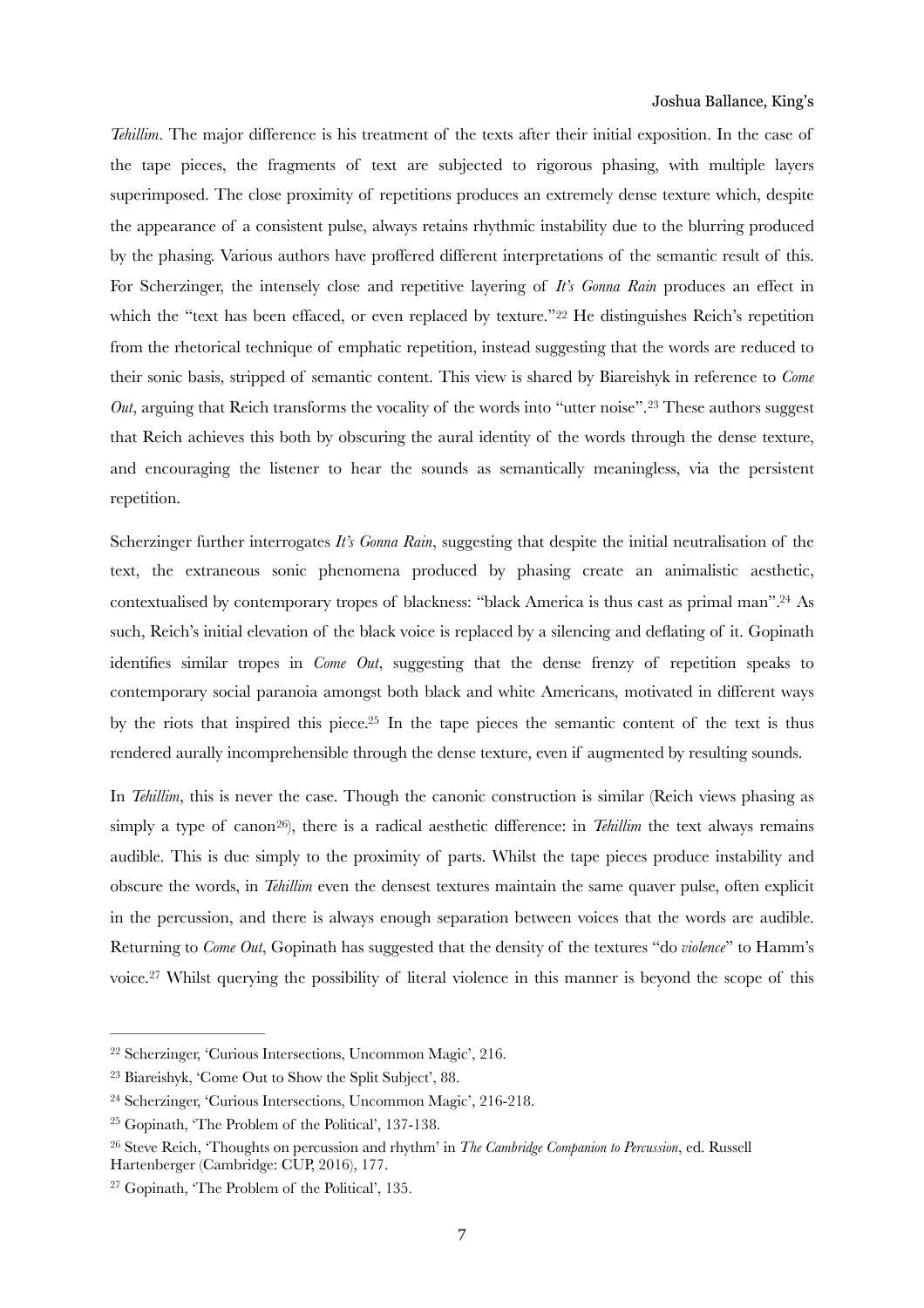essay, the basic point is clear on listening: the dense, clustered texture sounds violent and aggressive, Hamm's voice is being erased—the same claim cannot be said of *Tehillim*.

<span id="page-7-4"></span>This technique of erasure is crucial for comprehending Reich's identity projection in *Tehillim*. Whitesell has explored erasure in the tape pieces, arguing that using a racialised Other allows white culture to achieve self-definition, by distinguishing itself from this Other: "the relational scenario foregrounds the Other as a fascinating difference or a problem to be solved while leaving the racial character of the Self unvoiced and submerged.["](#page-7-0)<sup>[28](#page-7-0)</sup> In Reich's tape pieces, the gradual erasure of the Other (the voices initially audibly racialised as black) slowly reveals the true 'subject' (the (white) composer). This sort of erasure puts the white composer and white culture in a "powerful conceptual position"[,](#page-7-1) $29$  articulating whiteness as "the background, the norm, the blank field against which figures of contrast can be played out." [30](#page-7-2) Whitesell argues that this is a classic example of exnomination, the process by which white culture maintains its normalising position through the avoidance of itself being named and identified, resulting in equating 'white' with 'universal'.

<span id="page-7-6"></span><span id="page-7-5"></span>Returning to *Tehillim*, this erasure is actively avoided: Reich always seeks to preserve textual clarity. In doing so he maintains its Hebrew, and thus Jewish identity, rather than assimilating these elements into the seemingly universal white American context of the work. Indeed, it is worth noting that even for listeners who do not understand Hebrew—likely much of its audience, including this author—the Hebrew identity of the text remains clear: individual syllables remain recognisable. This is Reich's clearest assertion of himself as Jewish: the Jewish elements are afforded a respect never given to the black elements discussed above. Rather than introducing the Jewish elements as a clear Other and then erasing this aspect of their identity to assert his dominance, he instead keeps them in tension, seeking an aesthetic of fusion. As a result, *Tehillim* functions as a quasi-autobiography, projecting Reich's assertion of his identity as both a white American Classical composer, and a member of the Jewish community. Drawing on Lacan, Biareishyk has suggested that Reich's treatment of the black voice in *Come Out* is an attempt to "transgress the space of his community" by redefining noise as music, and thus assert his identity as a radical composer. This is produced by a split in his subjectivity in which he both seeks to be identified as an avant-garde composer by the community to which he belongs, and yet, in order to achieve this, he must abandon this very community: he must both belong and not-belong.<sup>[31](#page-7-3)</sup> In the case of *Tehillim*, Reich appears more to be asserting his belonging to multiple communities.

<span id="page-7-7"></span><span id="page-7-0"></span><sup>&</sup>lt;sup>[28](#page-7-4)</sup> Whitesell, 'White Noise', 176.

<span id="page-7-1"></span><sup>&</sup>lt;sup>[29](#page-7-5)</sup> Ibid., 177.

<span id="page-7-2"></span><sup>&</sup>lt;sup>[30](#page-7-6)</sup> Ibid., 176.

<span id="page-7-3"></span><sup>&</sup>lt;sup>[31](#page-7-7)</sup> Biareishyk, 'Come Out to Show the Split Subject', 82.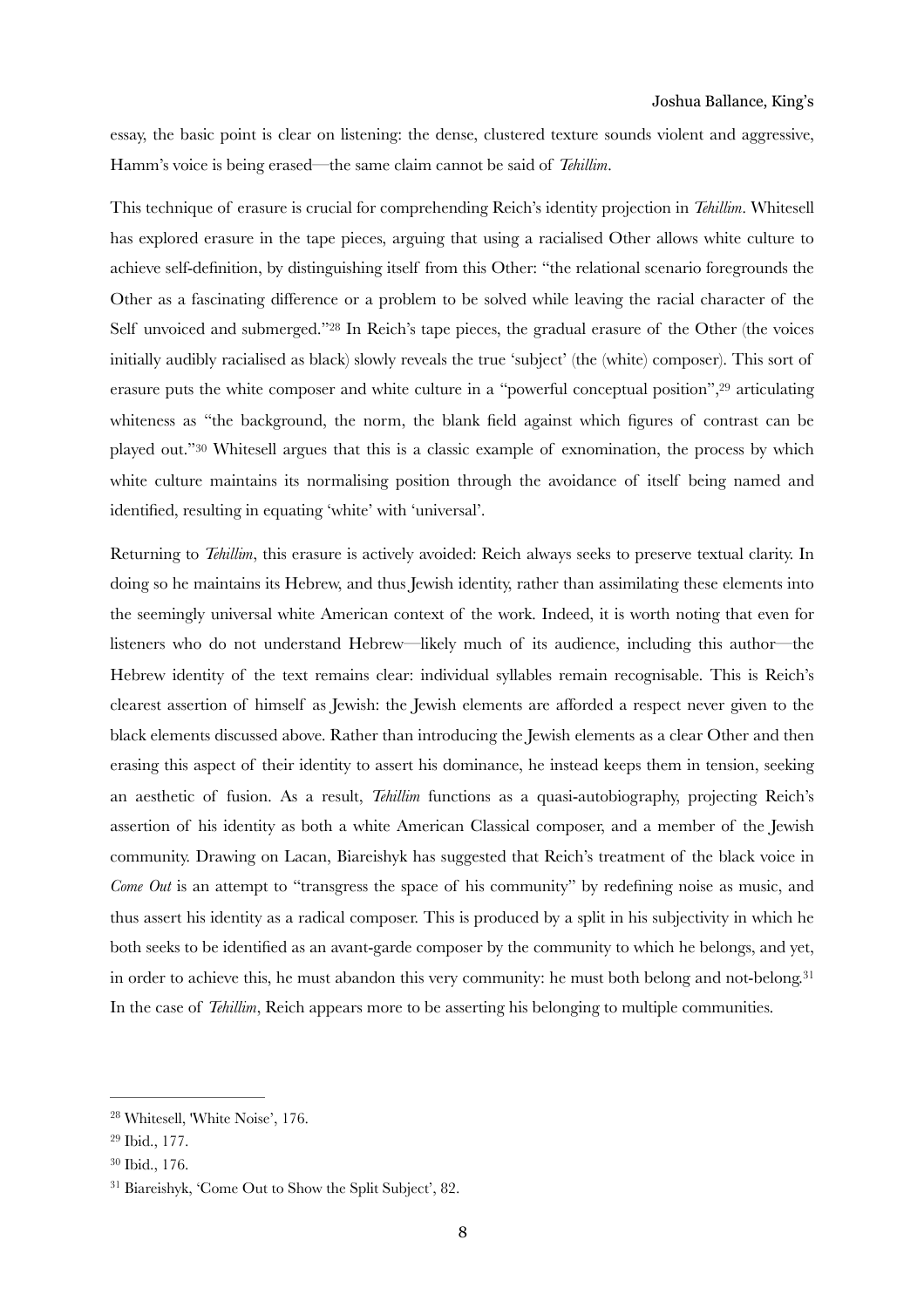## Are we decolonising?

<span id="page-8-8"></span><span id="page-8-7"></span><span id="page-8-6"></span><span id="page-8-5"></span>In a final act of self-reflexivity, I wish to ask to what extent this essay is an act of 'decolonising'. Drawing on Bhambra, Gebrial, and Nişancıoğlu, we can understand decolonising as "a way of thinking about the world which takes colonialism, empire and racism as its empirical and discursive objects of study; it re-situates these phenomena as key shaping forces of the contemporary world, in a context where their role has been systematically effaced from view. […] it purports to offer alternative ways of thinking about the world and alternative forms of political praxis."<sup>[32](#page-8-0)</sup> As they suggest, it can refer to a wide variety of actions, though Gopal effectively summarises these as: a. foregrounding works that have typically been neglected from the canon due to imperial legacies or b. considering canonical works in the light of postcolonial ideas[.](#page-8-1)<sup>[33](#page-8-1)</sup> As an essay about a musical work, codified in a score, written by a straight, white (albeit Jewish) man, this clearly fails on the first count, but I hope scores better on the second. Indeed, this seems vital to me: it remains too common for writing about 'non-Western' aspects of music to ignore any political contextualisation.<sup>34</sup> Gopinath describes *Come Out* as a "a site of interpretive struggle" 35[;](#page-8-3) this is the case for any music, but particularly that in which power asymmetries are so strong. Reich shows an awareness of this with his, albeit clumsy, dichotomy between sound and structure, and though I suspect it was more of a post-hoc justification than a preconceived approach, it belies a discomfort with the ease of Western appropriation. As early as 1977 Foucault argued that "there is no power relation without the correlative constitution of a field of knowledge, nor any knowledge that does not presuppose and constitute at the same time, power relations."<sup>[36](#page-8-4)</sup> The knowledge of content as non-Western relies on these very power relations. It is irresponsible just to identify aesthetic features—we *must* expose the power dynamics inherent in them.

<span id="page-8-9"></span><span id="page-8-0"></span><sup>&</sup>lt;sup>[32](#page-8-5)</sup> Gurminder K. Bhambra, Dalia Gebrial and Kerem Nişancıoğlu, 'Introduction: Decolonising the University?' in ed. Bhambra et al., *Decolonising the University* (London: Pluto, 2018), 2.

<span id="page-8-1"></span><sup>&</sup>lt;sup>[33](#page-8-6)</sup> Priyamvada Gopal, 'Yes, we must decolonise: our teaching has to go beyond elite white men', *The Guardian*, 27.10.2017, [https://www.theguardian.com/commentisfree/2017/oct/27/decolonise-elite-white-men](https://www.theguardian.com/commentisfree/2017/oct/27/decolonise-elite-white-men-decolonising-cambridge-university-english-curriculum-literature)[decolonising-cambridge-university-english-curriculum-literature.](https://www.theguardian.com/commentisfree/2017/oct/27/decolonise-elite-white-men-decolonising-cambridge-university-english-curriculum-literature)

<span id="page-8-2"></span><sup>&</sup>lt;sup>[34](#page-8-7)</sup> For just a few examples in the Reich literature, see Antonella Puca, 'Steve Reich and Hebrew Cantillation', *The Musical Quarterly*, Vol. 81, No. 4 (Winter, 1997), 537-555; Jamie Marie Thierman, *The Integration of African Musical Elements into Western Classical Music* (PhD Diss, UCLA, 2015); Sean Atkinson, 'Canons, Augmentations, and Their Meaning in Two Works by Steve Reich', *Music Theory Online*, Volume 17, No. 1 (April 2011).

<span id="page-8-3"></span> $35$  Gopinath, 'The Problem of the Political', 123.

<span id="page-8-4"></span><sup>&</sup>lt;sup>[36](#page-8-9)</sup> Michel Foucault, trans. Alan Sheridan, *Discipline and Punish: The Birth of the Prison* (New York: Vintage Books, 1977), 27.